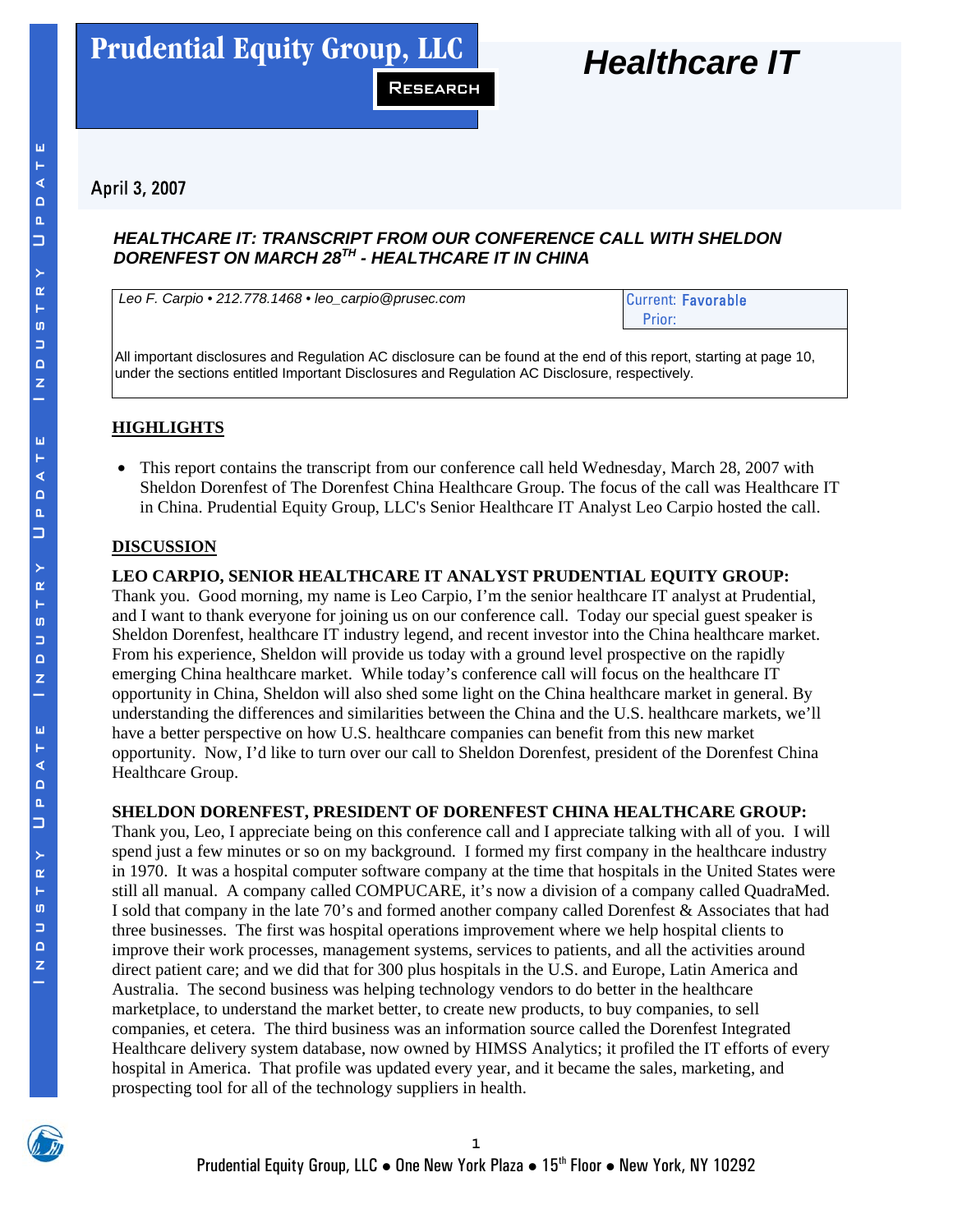I sold those businesses in the past few years, the most recent sale was in 2004, and my decision to sell was because I became dis-enamored with the American health care industry. It was a great place to make money but not such a good place to offer improvement services, because the industry kept getting worse and worse in my eyes, and I became too cynical to provide these services. So when I sold those businesses, I decided I would work in another country, and bring our skills over to another country, and to see if we can help that country to do better, since many of these countries were in an earlier stage of development in their healthcare industry. So, China and India became my areas of focus in 2004, and we made a detailed study of both of those countries. We selected China. Our investigation in China involved visiting 17 cities, seeing the health bureaus in every city we visited. We visited over 100 hospitals, visited with many of the healthcare companies operating in China, met with members of the ministries of health, and immersed ourselves in the healthcare industry and in the IT opportunity in China.

When we first came to China in early 2005, the healthcare industry was very primitive. China had a tremendous infrastructure throughout the country in every way possible, but their healthcare industry was still operating the way it used to operate. IT in their hospitals was also very primitive. They had a few IT systems. The IT systems didn't talk to each other, the presidents of the hospitals did not like the results of their IT efforts, and they were hesitant to spend any more money on IT. So, that was the situation at the beginning of our investigation. In the ensuing two-year period between then and now, the IT situation has changed tremendously. China now has a national goal similar to the U.S. goal to create electronic health records at all of their hospitals, and to share the patient information in regional health networks serving a city. We actually have a pilot project in Shenzhen, which is a city near Hong Kong, that is a pilot for the national goal of creating electronic health records. We were asked to help them develop a strategy for moving forward, which we have done, and are working with them in a follow-on relationship.

In the Chinese healthcare industry, spending is about a little less than six percent of gross national product on healthcare right now, so that would be around \$125 to \$130 billion dollars in American dollars. It's a relatively small expenditure right now, but they have lots of problems in the healthcare industry. In the year 2000, they created healthcare reform for China, and in the healthcare reform, the cornerstone was offering the ability to privatize the industry. The government was hoping they could unload the investment to private investors, and that the private investors would fix up the healthcare industry. In the ensuing few years, a number of Chinese entrepreneurs bought hospitals. There were relatively few foreign investors, but some bought hospitals as well. The Chinese entrepreneurs were typically real estate entrepreneurs who knew nothing about hospitals, and they were able to make money off the free land they got with the purchase of the hospital. They typically ran the hospital as a stepchild, so they didn't really improve, and sometimes they made the hospital worse. By 2005, five percent of the hospitals in China were privatized, and were mostly small. The Chinese government, in the middle of our investigation in 2005, pronounced the privatization effort a failure, and they also pronounced some other things a failure. They decided back then that they needed to offer more services to the poor, because in China, different than many of you may expect, the people pay for their own healthcare. Over 60 percent of the healthcare costs in China are paid right out of pocket by the people, so poor people have trouble getting healthcare if they don't have any money. So, when they pronounced the policy of failure, they said they would come up with a new policy fairly quickly. But as of now, the new policy isn't in place, and there's lots of debate going on. So, at the present time, there's not a safe environment for hospital investment. This is why I came over in the first place, because we wanted to implement what we call the model hospital concept to make some simpler, easier improvements in a typical Chinese hospital. We did this to help improve services to patients which were very bad, and to bring smiles to the faces of the people who use the hospitals. By doing that once, and then replicating it again, we thought we could build a hospital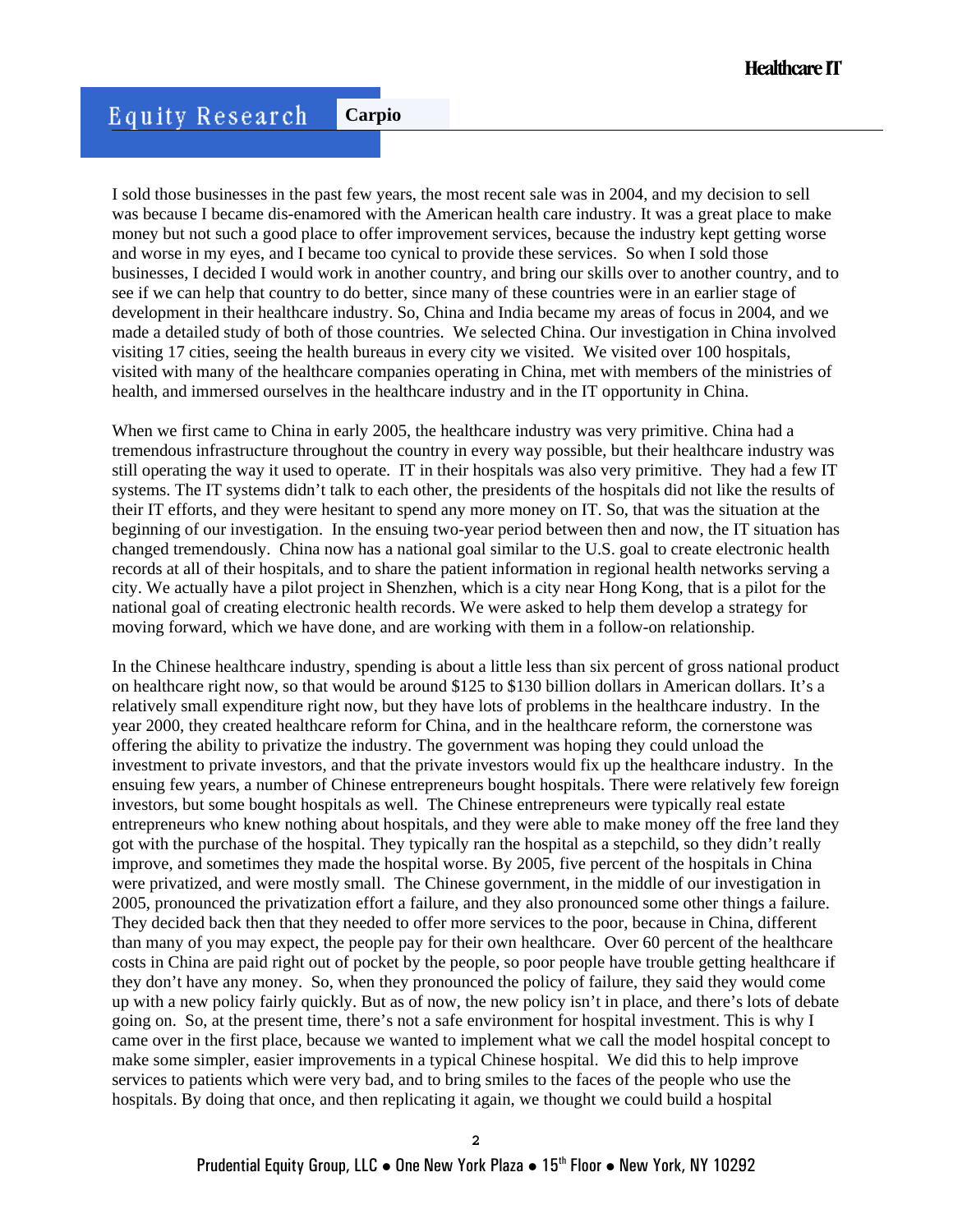ownership company. And we thought there was a big opportunity for that. There still is that opportunity, but there is the uncertainty of healthcare reform, and what the policy is really going to say. We believe the policy will encourage privatization of a different sort than was encouraged in the previous policy. We decided to delay our investments and form a first-phase company with consulting, education, and training for Chinese hospitals. We have several IT projects going on. So, our forecasts are that the healthcare industry is probably going to rise to seven to nine percent of gross national product in China over the next five years, and that IT will move into the second generation, and there will be lots of investment in IT. The IT market right now is relatively small; western companies don't really participate. Siemens, GE, and Phillips participate because they have big businesses in imaging, but the rest of the western companies that you're familiar with, specialists at HCIT, are looking at the market but not participating yet. I believe I've used up the time that Leo had provided to me for the introduction, so I'll turn it back to Leo.

**LEO CARPIO:** Thanks Sheldon. In terms of the healthcare IT that you highlighted in China, what do you think is going to be the greatest challenge for its adoption? Is it the finances, or is it just the uncertainty over the Chinese central government policy?

**SHELDON DORENFEST:** Well, the greatest challenge is that they do not know how to manage change very well in Chinese hospitals. The Chinese hospital has remained very much the same for many years. So, the things that are happening with the new healthcare policy, as well as IT, will require a lot of changes. There's a great hesitancy on the part of hospital leaders to take the big step. They do have money budgeted, but they're very hesitant to spend that money now.

LEO CARPIO: Is there any possibility that the Chinese central government might put together a plan similar to what they've done with the power industry and in transportation, where they define goals and provide financing for adopting technology?

**SHELDON DORENFEST:** It's probably not a high enough priority. They may provide a plan that provides some financing for just improving healthcare in China, and IT might become a subpart of it. The ministry of health is a relatively weak ministry. The provinces in the cities finance their own healthcare, and the richer cities do a better job than the poorer cities. The ministry of health sets a lot of policies, but sometimes the policies may be avoided and not followed, so the chances of doing what they did in the power industry, in the near future, do not seem very high.

**LEO CARPIO:** Instead of waiting for a national initiative, it sounds like the initiatives are going to be on the states and the local municipalities or cities to push healthcare reform and IT adoption.

**SHELDON DORENFEST:** Well, the healthcare reform will come out of a national policy, the principles of healthcare reform. Then it will be up to the provinces and cities to fund those principles and to implement what the national government has said is the new policy. Then the more forward thinking cities will fund the IT program. So there's already a lot of funding budgeted as I said, it's just that it's not yet ready to be spent because they're still uncertain of whether they can succeed or not.

**LEO CARPIO:** I'm changing gears slightly. When you were meeting with hospital officials in China and local government officials, in terms of the hospitals, what were the services that you saw were in high demand in the hospitals? Was it more basic healthcare they were looking for? Or more advanced, like orthopedic medical devices they used? I just want to kind of get a sense of where the spending is on a hospital level.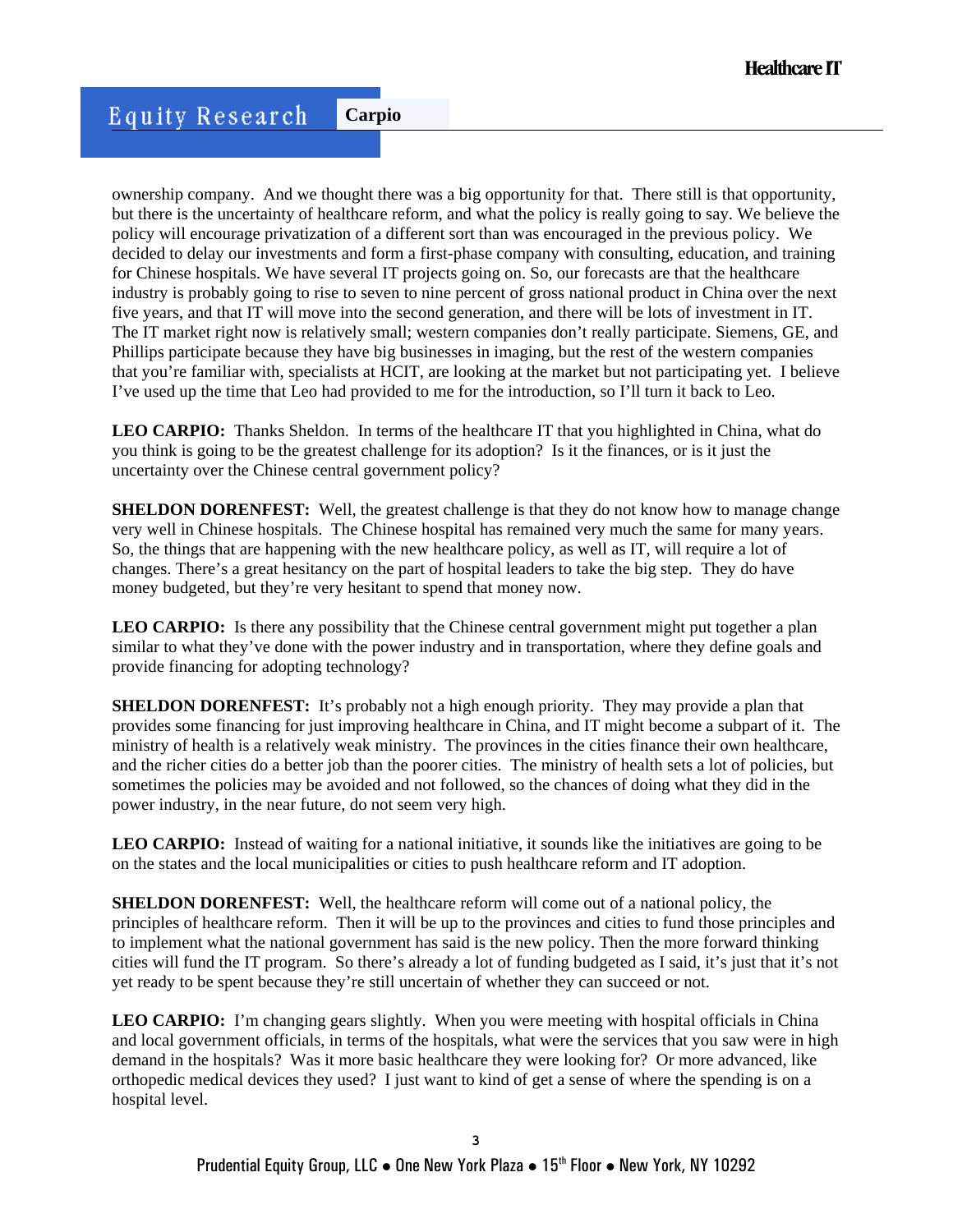**SHELDON DORENFEST:** Well, first, as China becomes more successful in its economy, it has picked up western diseases. It likes to model itself after the west as well, so it treats western diseases with western medicine. It has put a lot of money into medical devices and instrumentation. And so there are typically CT scanners and MRI's in every hospital in China, and certainly in every hospital over 100 beds. At 150 beds, they have a CT scan and a MRI, so there's probably more MRI's in China than there are in the U.S., but they don't sell for the same price they sell for in the U.S. So there's a lot of technology there. There's a lot of western medicine. The Chinese doctors are good mechanics, so they do the surgeries well and they're able to diagnose well. They're very, very busy. They see hundreds of patients a day, sometimes for 30 seconds, and so they're not very polite to the people who use their services. But they do practice western medicine.

**LEO CARPIO:** To highlight the differences between the U.S. and Chinese healthcare market, what are the differences that we're not aware of? Besides the fact that, as you said before, there was a significant share of out of pocket expense for healthcare on the individual.

**SHELDON DORENFEST:** Yes, in a country which we are taught to think of as communist and following Marxian principles, we would have thought that the government would be financing all healthcare. That's what I thought. But in actuality, the government finances very little. There's over 60 percent that is financed out of pocket, and maybe 20 percent is financed by something they call social insurance. This is where the urban employers have to pay for their employees, and then the government typically finances the rest. Most of their financing is to subsidize the hospitals that are losing money. So, with the hospitals that are making money, the presidents have a lot of autonomy and a lot of power. They possibly have as much autonomy as U.S. hospitals, maybe more, because the U.S. hospital leader has to answer to the board, and a lot of other constituencies within the hospital. The president in a Chinese hospital may have more autonomy as long as he's running a profitable activity. Regarding similarities, one is that they do practice in western medicine. There's growth in all of the western diseases: cardiovascular disease, orthopedic issues, and surgery. Surgery is used very heavily, and one of the biggest problems in China is drugs. Drugs are overused in China as they are in many places. They are really overused in China because the drug purchases by the hospitals get them rebates from the drug companies, and the drugs wind up financing half the healthcare industry. The price of services is very, very low, so if you go to see a physician for the initial call, you're coming to see the physician for some diagnostic checkup. The visit to the physician may cost as low as five or seven RMB, which is less than a dollar. There's always a prescription that comes out of that visit, and the drug purchases finance a substantial amount of healthcare industry. So those are some characteristics. The U.S. industry typically has a hospital where there are four or five employees per bed. In China, it's one to one and a quarter employees per bed, and that includes the physicians. Sometimes in the U.S. the physicians are not employees of the hospital, so there's a big difference in the number of people available to serve the patients. In China, the length of stay in the hospital is very long because the cost of service and the cost of the room are very inexpensive. They'll keep the person in the hospital longer, and get the room revenue, whereas in the U.S., they try to get the person out of the hospital as quickly as possible. Those are some major contrasting features.

**LEO CARPIO:** Has the length of stay been affected in terms of capacity, because of patients who are literally sitting in a bed longer than they should?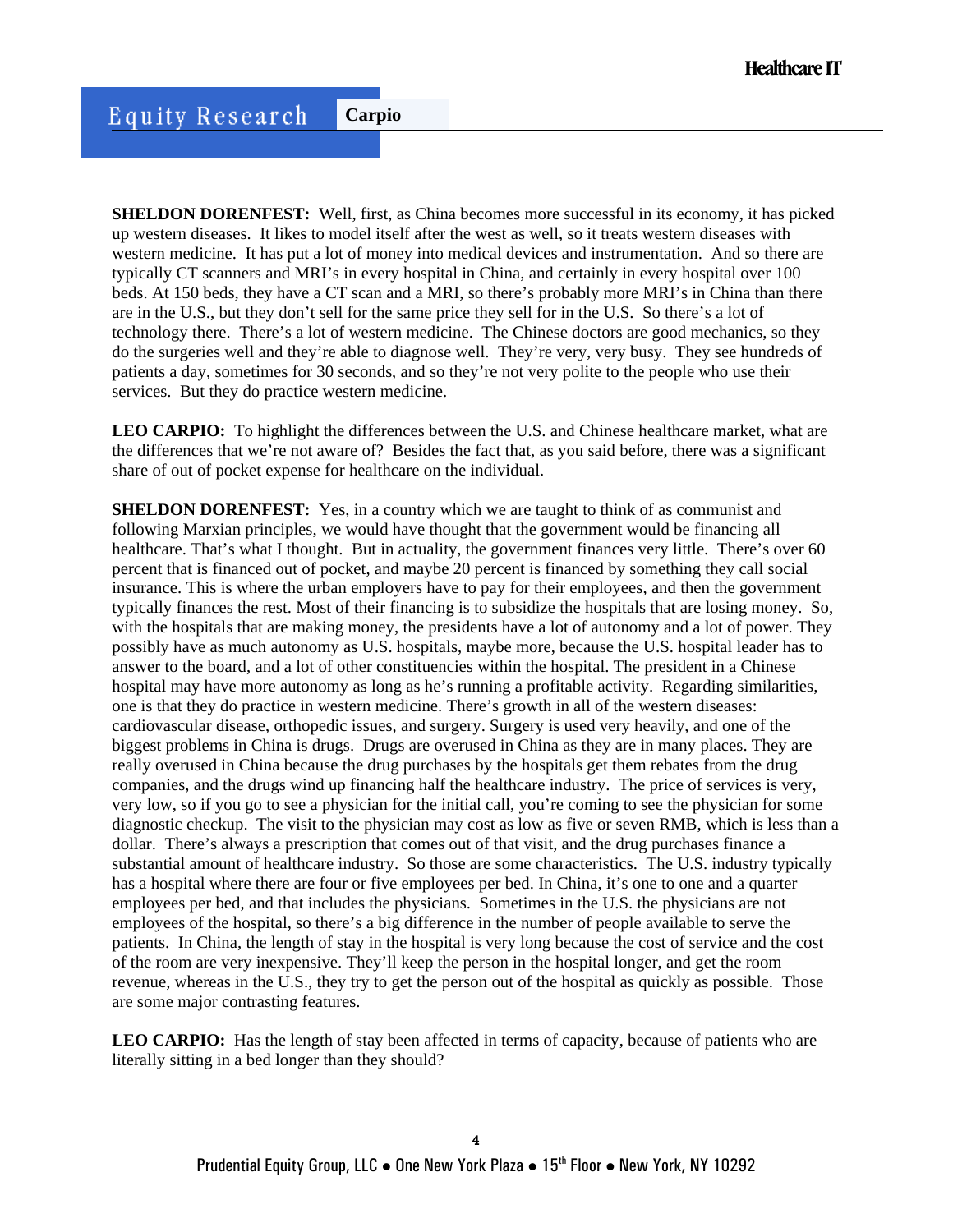**SHELDON DORENFEST:** Well, they typically have their hospitals full of patients, and sometimes a thousand bed hospital may have 1,200 patients. They put them in the halls and anywhere else, and I think they're inclined to do that because they want to have a high utilization. And there isn't a long waiting list, it seems like people can get in when they need to get in. There may be a little waiting list for surgery, but because surgery is a good economic procedure, they get a person in fairly quick when a person needs surgery.

LEO CARPIO: From your experience in what you've seen, is there any possibility the hospitals are going to be changing the revenue model in the near term, like increasing the fees for services, or are they just going to pretty much stick to the existing model where drug and product sales seems to be the main financing engine?

**SHELDON DORENFEST:** They really need to change the model. The Chinese government would like to change the model; they know it's not producing good healthcare results because of the over prescription of drugs and the corruption surrounding the over prescription of drugs. In the past, although they've tightened up on this, there were huge illegal kickbacks from the physicians that were high prescribers. That wasn't a good thing for anybody, and if the physician had a higher salary, he wouldn't need the kickbacks. So they would like to change this. The difficulty is the Chinese people think the cost of healthcare is too high, and they think the cost of visiting a physician is too high, so there's lots of resistance. If they triple the price of visiting a physician, they'd have to find some offset, and trying to make all that work is so complicated and so difficult that I don't think it's going to happen too quickly. I think they're going to have to evolve into a more rational model.

**LEO CARPIO:** I'm just drawing a little bit on the drug usage. I don't know if you have the data points on this, but is it all brand name drugs? Is there some generics usage, or is it just across the board mix?

**SHELDON DORENFEST:** Well, it's a mix of different things. The brand name companies have big businesses in China. Their drugs are expensive. There's generic usage, and there's also traditional Chinese medicine. I didn't really mention that, but there is also traditional Chinese medicine like acupuncture and herbs. If a certain percentage of the Chinese people go directly to a traditional Chinese doctor, and that traditional doctor would prescribe herbs, that would be included in the drug purchases. So all of the above.

**LEO CARPIO:** A slight changing of gears again, back to healthcare IT. I think I read somewhere and I think you may have mentioned this before to me. In China in the hospitals, when a person is admitted and then discharged, is it true that the hospital literally gives you your medical records when you're discharged? Whereas here in the U.S., the hospital holds on to it and refuses to release it?

**SHELDON DORENFEST:** Right, so the outpatient carries their medical record with them. If they go from one doctor to another doctor in a different hospital, they bring their medical record with them. That's like gold to them. The doctor will write whatever he or she does to the patient on that visit into the medical record, and then give it back to the patient. For inpatients, they do keep medical records in the hospital, but they also give something to the patient. For the in-patient, it may just be a summary, but they do keep the medical records for the inpatients in the hospital. They typically don't have a very good locator system, so they'd like to change all of that. What they're thinking about is the leapfrog effect. Because of these very primitive work processes, they look a lot like U.S. hospitals looked in the 70's when I first entered the industry. The Chinese people are very smart; when they figure it out, they act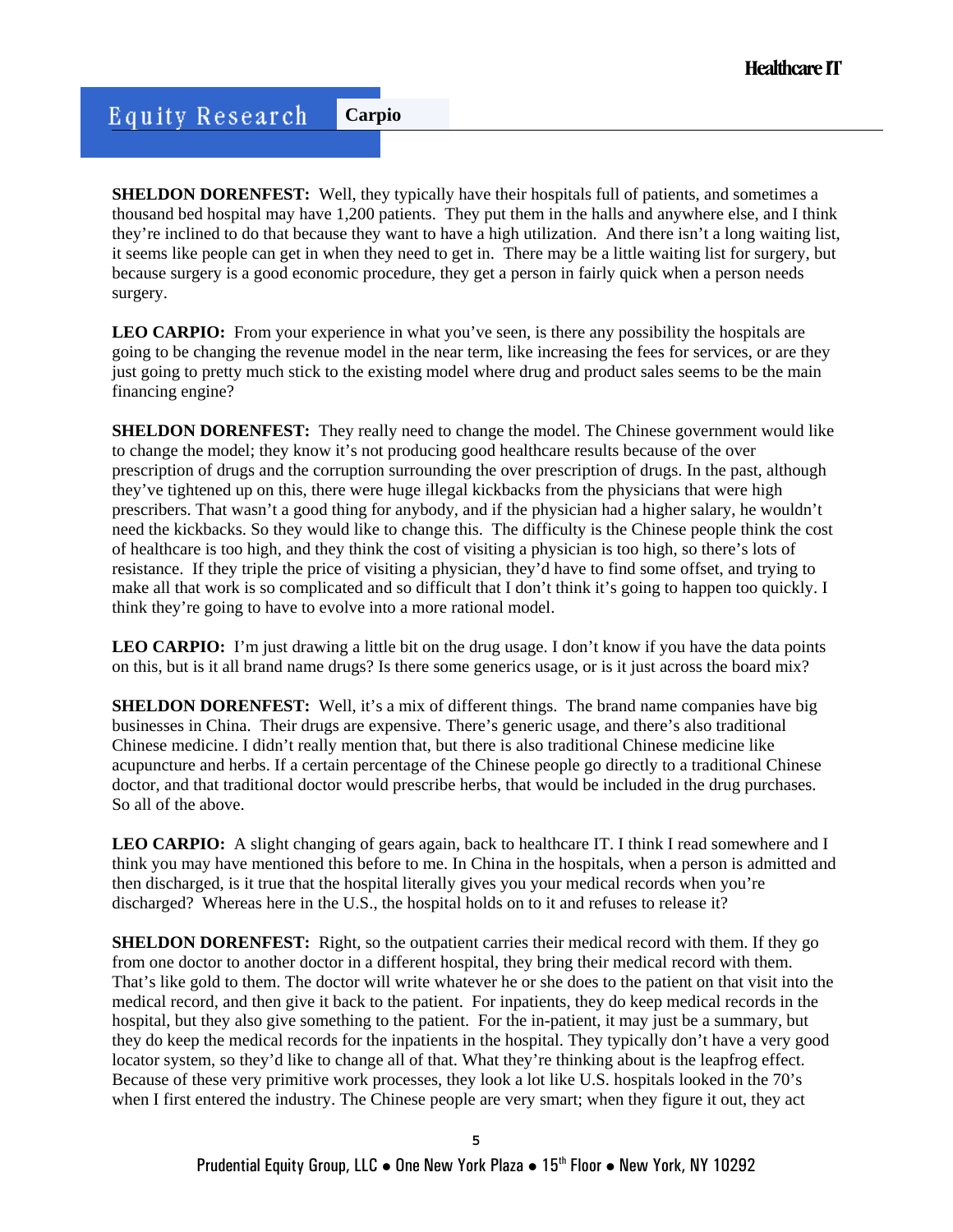quickly. So with those two characteristics, they have a chance to move to an EHR more quickly than the U.S. hospitals, because of the U.S. having so many cumbersome work processes underlying the electronic health record. So China has an idea, and they could leapfrog the U.S. hospital. They could get the electronic health record, make the data available, and position the physician, without the patient carrying things around. That's why they have that national goal of creating an electronic health record.

LEO CARPIO: And regarding the national goal, is there any stated date they want to reach this goal, or any detail in terms of time tables or deadlines?

**SHELDON DORENFEST:** Well they said 2010, but they're definitely not going to make it by then. There's a fairly limited effort going on in the country right now. The Shenzhen project that we're working on is at the vision stage. They're just getting to the place where they're figuring out the components of how to implement it. Their concerns, and the country's concerns, is that the software available in China is in its infancy and it doesn't support and electronic medical record. Just like the hospitals in the 70s, they tried to get an electronic medical record in the U.S., but they couldn't do it because there was nothing that did it. One reason was that the software was in its infancy, and the second thing was that if the software existed, they were concerned about not knowing how to manage the change. I think that's where the opportunity for western software might exist. Now the software itself from the western companies won't transport easily to China because the work processes are very different, and the price of the software is too expensive for China. But the western experience in creating a China product could build a very substantial business in China right now.

**LEO CARPIO:** So in terms of piloting that situation, could a possible outcome or model be where you have a U.S. company providing the intellectual capital and the know-how, yet a base of core programming would be done in a lower cost market? Let's say India, because it's from scratch, you can then have the best of both worlds: a low cost, efficient, lighter product that serves their needs. It's made in a low-cost market, yet in terms of the implementation and the rollout, there are the U.S. intellectual capital and consultants helping out. Would that be a possible situation?

**SHELDON DORENFEST:** Possible, except I wouldn't use India for China, I'd use China for China. There are lots of low cost programming talent in China. The reason why the U.S. companies don't outsource as much to China as India is because the Chinese speak Chinese, and the low cost programmers. There isn't enough English among them, whereas in India, the programmer more commonly uses English. It's easier to work and outsource a job to India. But in China, since you're going to want a China product for the Chinese market, you're going to want to use Chinese programmers. I do think that the right strategy for the western company is to either partner or form their own business in China. To Chinatize their product by using their intellectual capital and know-how and experience, and to work with either a Chinese company as a partner, developing a core of Chinese programmers to create the product, I think is the right strategy.

**LEO CARPIO:** You have mentioned that there's already some presence due to imaging devices by GE, Siemens and Phillips. Have they made any moves in terms of moving away from that technology into healthcare IT in China?

**SHELDON DORENFEST:** All three of them have made moves, and they haven't worked too well. The market for IT is very local right now. A company that's successful in Shanghai might not even be known in Beijing or Shenzhen. GE has a joint venture with a company whose English name is called King Star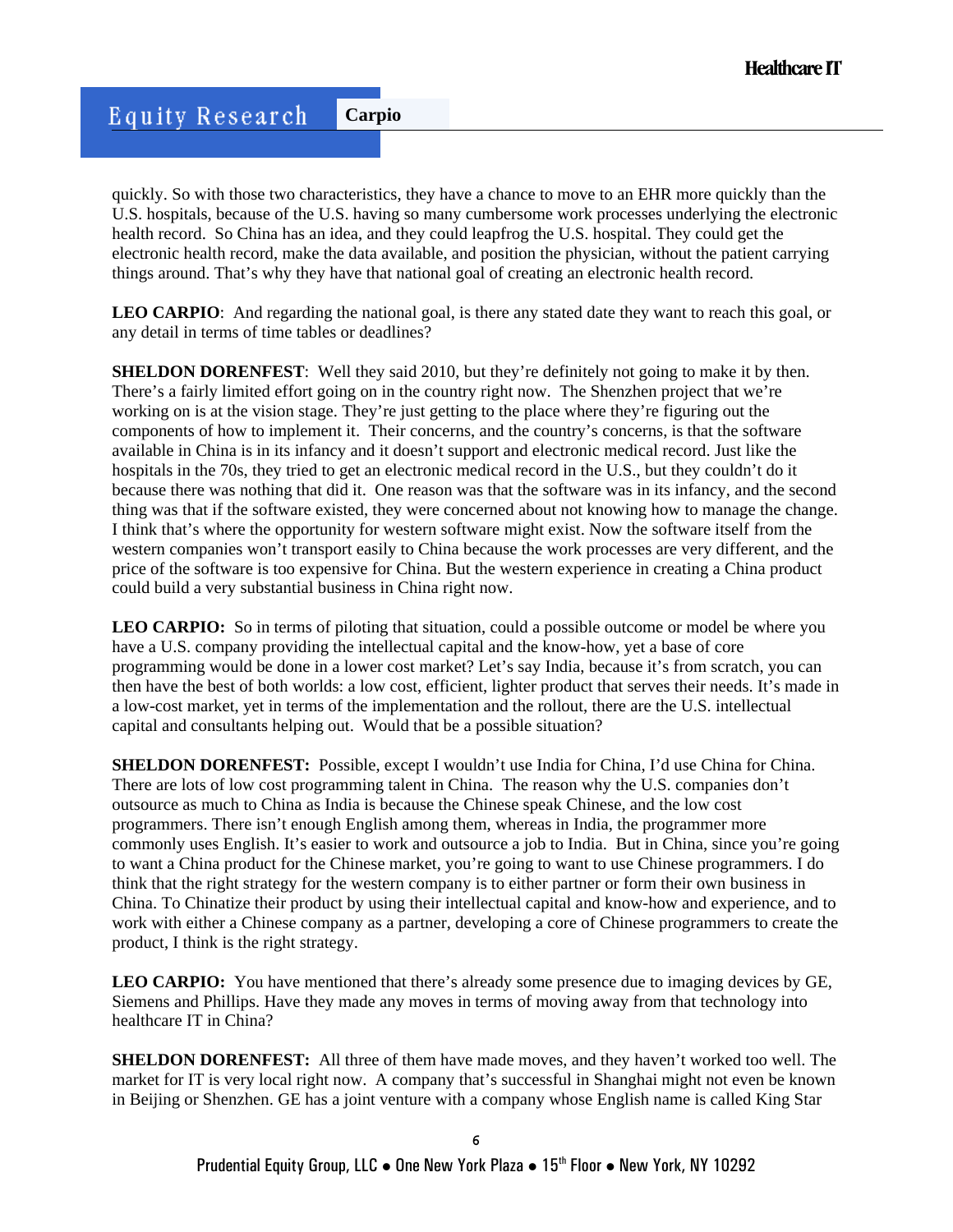Winning. Their idea would be to take that product and nationalize it, and take it all over the country. And I think GE had some other false-starts before that. Siemens tried to bring Soarian into a hospital in west China, it didn't work very well, and now they're bringing another product to China. So they're in an early stage. Phillips was looking at doing a joint venture, and they may have already done it. They're looking at duplicating the GE strategy. They're all seeing the opportunity, they all want to enter it, and they all have coverage that if they had a good product, it would allow them to be successful.

LEO CARPIO: Have any other U.S. healthcare IT companies, more mid-cap like the Cerners of the world, made overtures to China, or made any concrete moves yet?

**SHELDON DORENFEST:** There are lots of studies in China by all of these western companies. I don't know their current thinking company by company, but Cerner has made a long study of China. McKesson is studying China, and probably others are looking hard at China. But so far, there are no real entries. There is a lot of hesitancy because the model the U.S. companies like to use is to take their product and bring it to another country. And that model won't work in China.

**LEO CARPIO:** Right, its more of a different model of higher local programmers and customizing the systems total local market in this case.

### **SHELDON DORENFEST:** Right.

**LEO CARPIO:** Regarding the local cities and municipalities, are there any particular municipalities we should focus our attention on who could to start making moves in healthcare IT adoption? Could this be as a sign for the rest of the country in terms of demand growth or acceleration of demand?

**SHELDON DORENFEST:** Well, when the westerners get off the boat, it's typically in Shanghai or Beijing, and so those are the places that the western people know the best. Shanghai and Beijing are leaders in the country and many western multinationals are based in those two cities, so they're cities that will get more notice, you know, when they do make a major change. And so when these things emerge in those two cities, they're likely to get more attention. But as regards to some other places, there may be a district in Shanghai that's moving forward, but Shenzhen is probably one of the leaders in thinking this through in the right way. Shenzhen is not as known a place as Shanghai or Beijing, but it'll certainly get a lot of attention.

LEO CARPIO: It sounds like Shenzhen's going to be a focus spot we should take a look at and keep our eyes on if they should develop a solution that's tailored for the market, then maybe we can see some acceleration from there going on.

### **SHELDON DORENFEST:** Right.

LEO CARPIO: Is Shenzhen also pretty good concerning finances, because you mentioned that a lot of this financing is coming from the local markets and municipalities?

**SHELDON DORENFEST:** Well, it's a rich city, and Shenzhen wouldn't be thinking about doing this kind of a program if it didn't have money to support the program, and it has a fairly successful healthcare system. Shenzhen is a city that developed out of farmland in the last 25 years as a low-cost manufacturing site. It's near Hong Kong, and they brought low cost labor from the west to Shenzhen, to staff all of the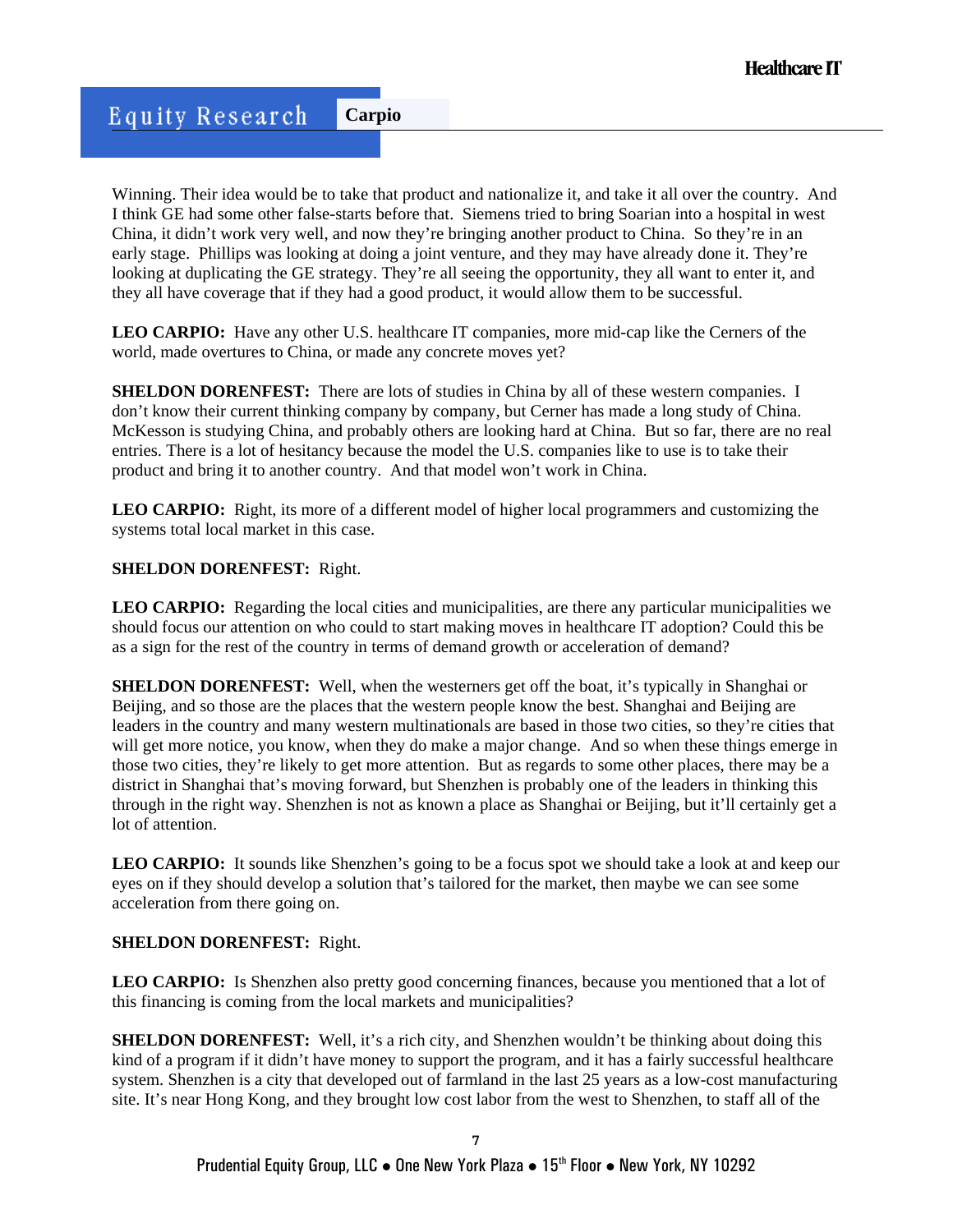manufacturing facilities that were placed in Shenzhen. From that came a big city, with high rises and office buildings, and it's a great city, but there was nothing there 25 years ago.

**LEO CARPIO:** Back to the whole 2010 goal, even though it's clear they're going to miss the 2010 goal for adopting electronic health records, could we instead seek 2010 as perhaps the goalpost in terms of when demand makes sell rate? Perhaps in two or three years from now, when a lot of the technical issues have been resolved, and there's more true efforts in terms of companies entering into the market upright, and local governments actually figure out what their strategies or directives are going to be, could we probably see demand starting to ramp up in 2010?

**SHELDON DORENFEST:** I think it's going to be before that. I think that the change I've seen between 2004 and now has been dramatic. You know, there wouldn't have been a hospital in China that would have spent any money on consulting in 2004 except for maybe a Chinese professor who would sell their service very, very low. But, in the two years that have passed by on IT consulting, not only do we have business in that area, but IBM has got a dozen or so assignments. Their first assignment came in 2005, so when they're spending money on consulting it's a major, major checkpoint for China, because they just don't like to spend money for professional services. And, the reason why they're spending money on consulting is because they're very uncertain on how to succeed, but they are so motivated to take a step that they decided to hire a consultant. So I think that 18 months from now, the situation will be different. Some people would have taken steps. If they are successful, I think that's going to create a tremendous momentum.

LEO CARPIO: In regards to checkpoints, what are checkpoints we should be looking for over the next 18 months in terms of China and the healthcare IT wave?

**SHELDON DORENFEST:** Well, there are investors on the IT side. I would follow what the companies are saying, and then to the degree that you can follow China, I would look to see who is making progress towards the national goals and how fast is the progress. Those are a couple of things. If you can follow China, I try to observe how the Chinese software companies are developing, because right now the Chinese software companies are fairly weak, but three years from now they may not be weak. If they make the transition, the opportunity for western companies would decrease tremendously, except to buy one of those Chinese companies, which could be very expensive. So, you know, the checkpoints are to watch the companies and to watch the progress of China on this goal.

LEO CARPIO: Thanks. All right, I think it's time for us to turn over the call and see if our audience has any questions. Operator?

**OPERATOR:** We'll pause for just a moment to compile the Q&A roster. Gentlemen, there appear to be no questions.

**LEO CARPIO:** I want to thank everybody for participating today, and I especially want to thank Sheldon for taking some time from his busy schedule. If I understand correctly Sheldon, you're headed back to China soon?

**SHELDON DORENFEST:** Yes, I'm going back April 1st to further our business there, and to start up a couple of the consulting assignments.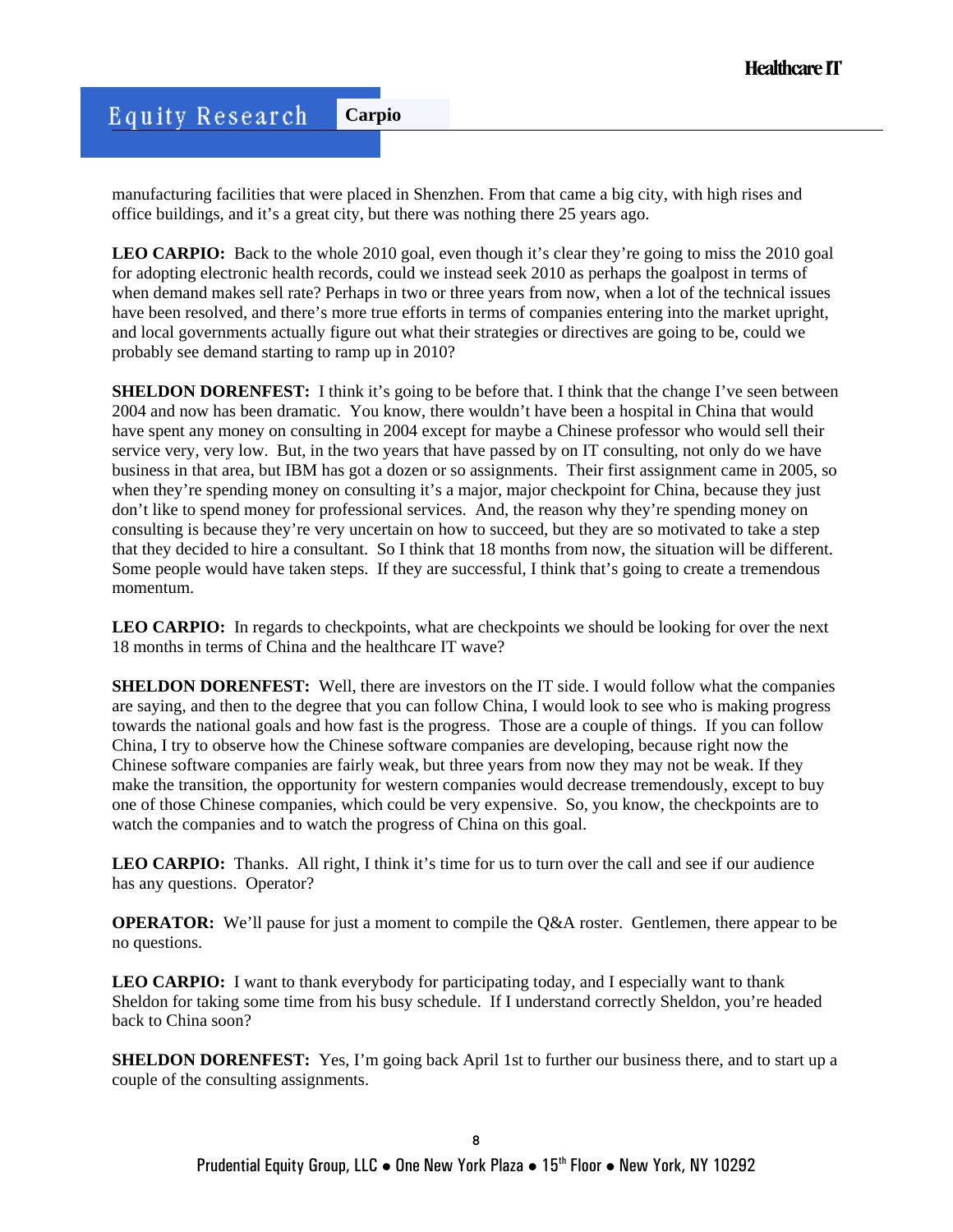**LEO CARPIO:** Thanks for taking time out of your busy schedule, and good luck with your ventures in China.

**SHELDON DORENFEST:** Well, thank you very much, Leo, I appreciated being here today, and it was nice to talk with everybody. Take care.

**OPERATOR:** Thank you, this does conclude today's Prudential Equity Group conference call.

Companies Mentioned: Cerner Corp. (CERN, \$55.10, Overweight Rated), General Electric (GE, \$35.29, Overweight Rated by Prudential Equity Group's Senior Electrical/Consumer and Electrical Equipment analyst Nicholas Heymann), International Business Machines (IBM, \$95.21, Neutral Weight Rated by Prudential Equity Group's Senior Computer Services Analyst Bryan C. Keane), McKesson Corp. (MCK, \$59.00, Not Rated), Koninklijke Philips Electronics NV (PHG, \$38.05, Not Rated), Siemens (SI, \$107.26, Not Rated)

The risks to our investment thesis include: choppy Federal Government funding & commitment to HCIT development, entry of Microsoft and Google could alter competitive landscape, payor and employer funding, intensifying competition from faster EHR adoption, significant share supply overhang.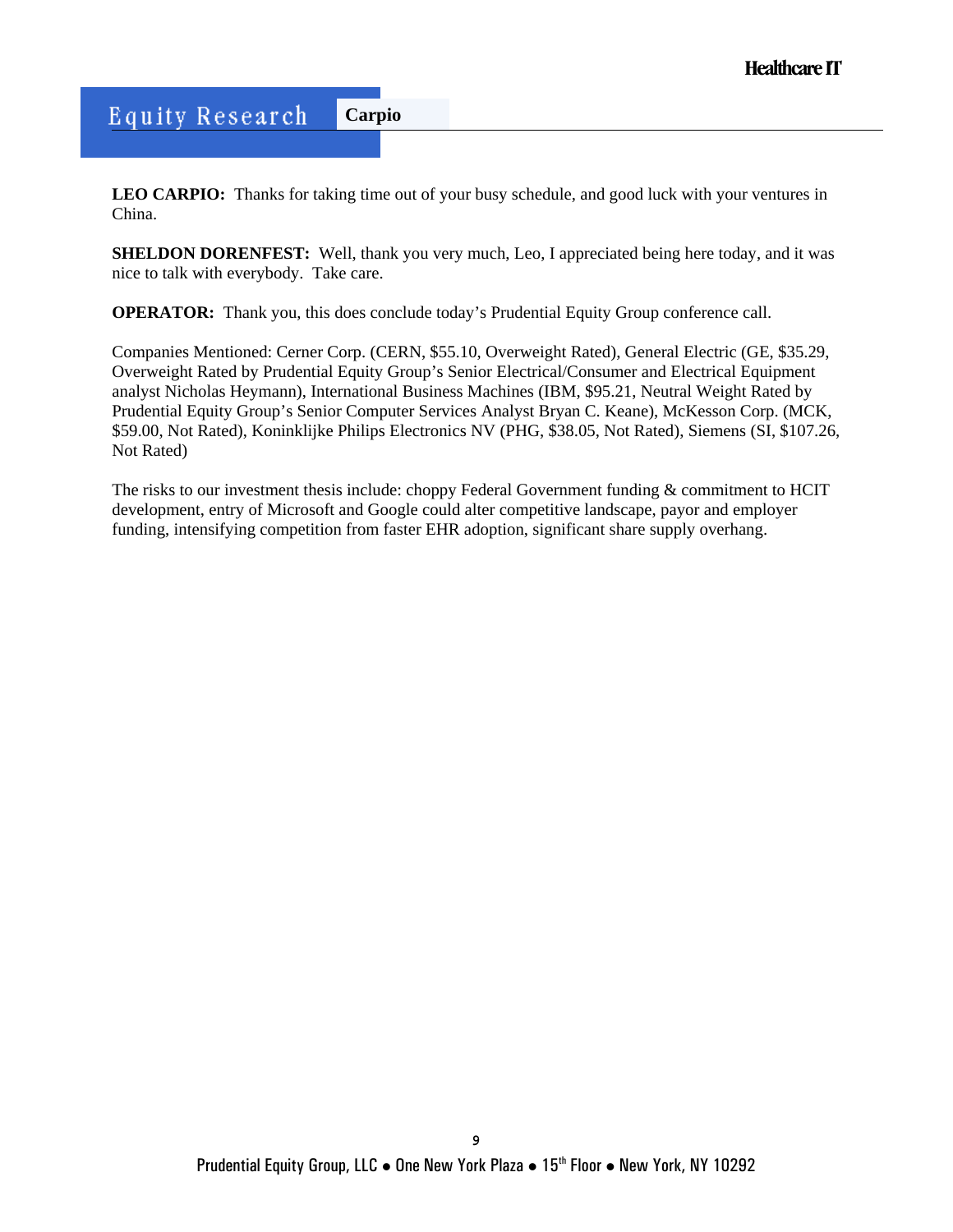*To view charts associated with those stocks mentioned in this report, please visit http://cm1.prusec.com.* 

## **REGULATION AC DISCLOSURE**

Leo F. Carpio is principally responsible for the analysis of any security or issuer included in this report and certifies that the views expressed accurately reflect such research analyst's personal views about subject securities or issuers and certifies that no part of his or her compensation was, is, or will be directly or indirectly related to the specific recommendation or views contained in the research report.

### **IMPORTANT DISCLOSURES**

Prudential Financial or its affiliates beneficially owns 1% or more of any class of common equity securities of Cerner Corp..

Prudential Equity Group, LLC makes a market in the shares of Cerner Corp..

When we assign an **Overweight** rating, we mean that we expect that the stock's total return will exceed the average total return of all of the stocks covered by the analyst (or analyst team). Our investment time frame is 12-18 months except as otherwise specified by the analyst in the report.

When we assign a **Neutral** Weight rating, we mean that we expect that the stock's total return will be in line with the average total return of all of the stocks covered by the analyst (or analyst team). Our investment time frame is 12-18 months except as otherwise specified by the analyst in the report.

When we assign an **Underweight** rating, we mean that we expect that the stock's total return will be below the average total return of all of the stocks covered by the analyst (or analyst team). Our investment time frame is 12-18 months except as otherwise specified by the analyst in the report.

### ANALYST UNIVERSE COVERAGE:

Leo F. Carpio: Allscripts Healthcare Solutions, Cerner Corp., Computer Programs and Systems, The TriZetto Group, Eclipsys Corp., VISICU, Inc. , Quality Systems

Nicholas P. Heymann: Cooper Industries, Honeywell International, SPX Corp., General Electric, Black & Decker, Rockwell Automation, Tyco International, 3M Corp., Emerson Electric, United Technologies, Danaher Corp., ITT Corporation, American Standard Companies, Roper Industries, The Stanley Works, WESCO International, ABB Ltd.

Bryan C. Keane: The BISYS Group, Intuit Inc., First Data, Paychex Inc., Fiserv, Inc., DST Systems, CheckFree Corp., Jack Henry & Associates, Automatic Data Processing, Affiliated Computer Services, Computer Sciences, Electronic Data Systems, Accenture Ltd., Sapient Corp., Cognizant Technology Solutions, Infosys Technologies, Wipro Limited, Satyam Computer Services, Western Union, International Business Machines.

Rating Distribution

| 04/02/07               | Firm | Firm's<br>Investment<br><b>Banking Clients</b> | <b>Sector</b> | Sector's<br>Investment<br><b>Banking Clients</b> |
|------------------------|------|------------------------------------------------|---------------|--------------------------------------------------|
| Overweight $(Buy)^*$   | 37%  | 0%                                             | 39%           | 0%                                               |
| Neutral Weight (Hold)* | 42%  | 0%                                             | 48%           | 0%                                               |
| Underweight $(Sell)*$  | 21%  | 0%                                             | 13%           | 0%                                               |

**Prudential Equity Group, LLC** z **One New York Plaza** z **15th Floor** z **New York, NY 10292**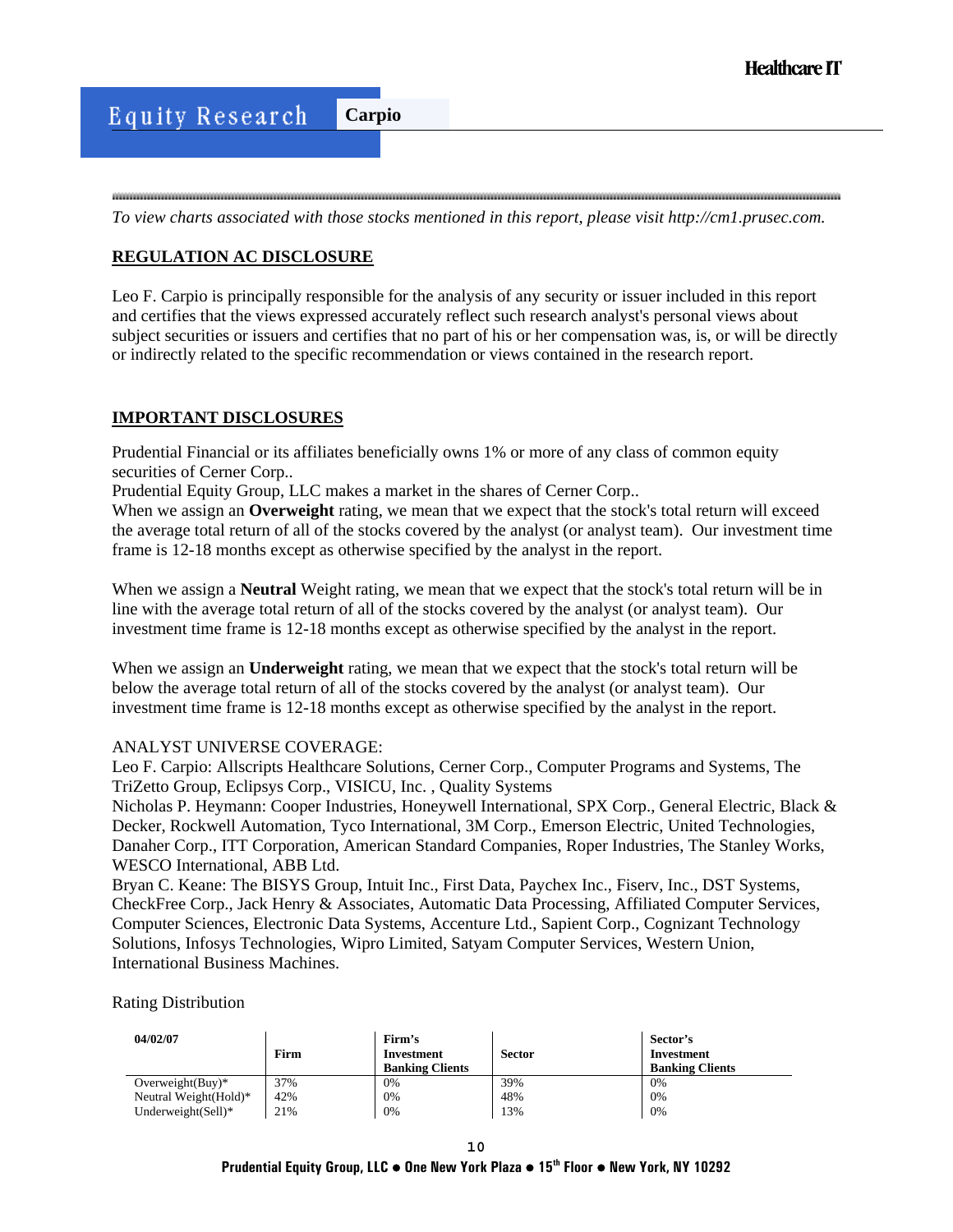# **Equity Research**

**Carpio**

Excludes Closed End Funds

| 03/30/07                                       | Firm       | Firm's<br>Investment<br><b>Banking Clients</b> | <b>Sector</b> | Sector's<br>Investment<br><b>Banking Clients</b> |
|------------------------------------------------|------------|------------------------------------------------|---------------|--------------------------------------------------|
| Overweight $(Buy)^*$<br>Neutral Weight (Hold)* | 37%<br>41% | 0%<br>0%                                       | 37%<br>48%    | 0%<br>0%                                         |
| Underweight $(Sell)*$                          | 21%        | 0%                                             | 15%           | 0%                                               |

 $\overline{\phantom{a}}$ 

Excludes Closed End Funds

| 12/29/06               | Firm | Firm's<br>Investment<br><b>Banking Clients</b> | <b>Sector</b> | Sector's<br>Investment<br><b>Banking Clients</b> |
|------------------------|------|------------------------------------------------|---------------|--------------------------------------------------|
| Overweight $(Buy)^*$   | 36%  | 0%                                             | 35%           | 0%                                               |
| Neutral Weight (Hold)* | 41%  | 0%                                             | 46%           | 0%                                               |
| Underweight $(Sell)*$  | 23%  | 0%                                             | 19%           | 0%                                               |
|                        |      |                                                |               |                                                  |

Excludes Closed End Funds

| 09/29/06               | Firm | Firm's<br>Investment<br><b>Banking Clients</b> | <b>Sector</b> | Sector's<br>Investment<br><b>Banking Clients</b> |
|------------------------|------|------------------------------------------------|---------------|--------------------------------------------------|
| Overweight $(Buy)^*$   | 36%  | 0%                                             | 41%           | 0%                                               |
| Neutral Weight (Hold)* | 43%  | 0%                                             | 41%           | 0%                                               |
| Underweight $(Sell)*$  | 21%  | 0%                                             | 17%           | 0%                                               |
|                        |      |                                                |               |                                                  |

Excludes Closed End Funds

\* In accordance with applicable rules and regulations, we note above parenthetically that our stock ratings of "Overweight," "Neutral Weight," and "Underweight" most closely correspond with the more traditional ratings of "Buy," "Hold," and "Sell," respectively; however, please note that their meanings are not the same. (See the definitions above.) We believe that an investor's decision to buy or sell a security should always take into account, among other things, that the investor's particular investment objectives and experience, risk tolerance, and financial circumstances. Rather than being based on an expected deviation from a given benchmark (as buy, hold and sell recommendations often are), our stock ratings are determined on a relative basis (see the foregoing definitions).

Prior to September 8, 2003 our rating definitions were Buy, Hold, Sell. They are defined as follows:

 When we assign a **Buy** rating, we mean that we believe that a stock of average or below-average risk offers the potential for total return of 15% or more over the next 12 to 18 months. For higher-risk stocks, we may require a higher potential return to assign a Buy rating. When we reiterate a Buy rating, we are stating our belief that our price target is achievable over the next 12 to 18 months.

When we assign a **Sell** rating, we mean that we believe that a stock of average or above-average risk has the potential to decline 15% or more over the next 12 to 18 months. For lower-risk stocks, a lower potential decline may be sufficient to warrant a Sell rating. When we reiterate a Sell rating, we are stating our belief that our price target is achievable over the next 12 to 18 months.

A **Hold** rating signifies our belief that a stock does not present sufficient upside or downside potential to warrant a Buy or Sell rating, either because we view the stock as fairly valued or because we believe that there is too much uncertainty with regard to key variables for us to rate the stock a Buy or Sell.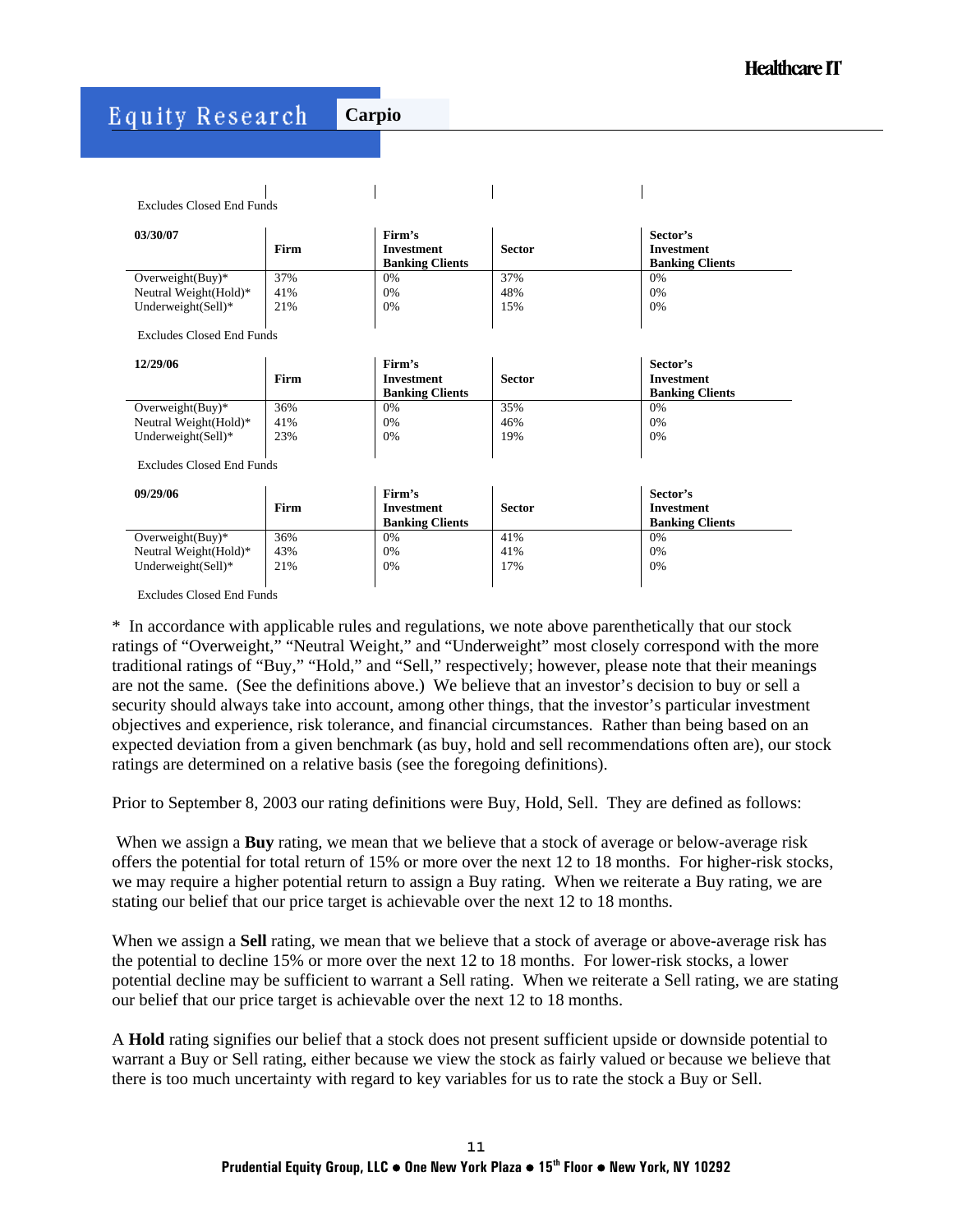When we assign an industry rating of Favorable, we mean that generally industry fundamentals/stock prospects are improving.

When we assign an industry rating of Neutral, we mean that generally industry fundamentals/stock prospects are stable.

When we assign an industry rating of Unfavorable, we mean that generally industry fundamentals/stock prospects are deteriorating.

### *Additional Information*

Relative to General Electric, the research analyst or an employee of the member with the ability to influence the substance of the research knows that the subject company is a client of Prudential Equity Group. In the past 12 months we have provided non-investment banking securities related services to the subject company.

Price Target – Methods/Risks

The methods used to determine the price target generally are based on future earning estimates, product performance expectations, cash flow methodology, historical and/or relative valuation multiples. The risks associated with achieving the price target generally include customer spending, industry competition and overall market conditions.

Additional risk factors as they pertain to the analyst's specific investment thesis can be found within the report.